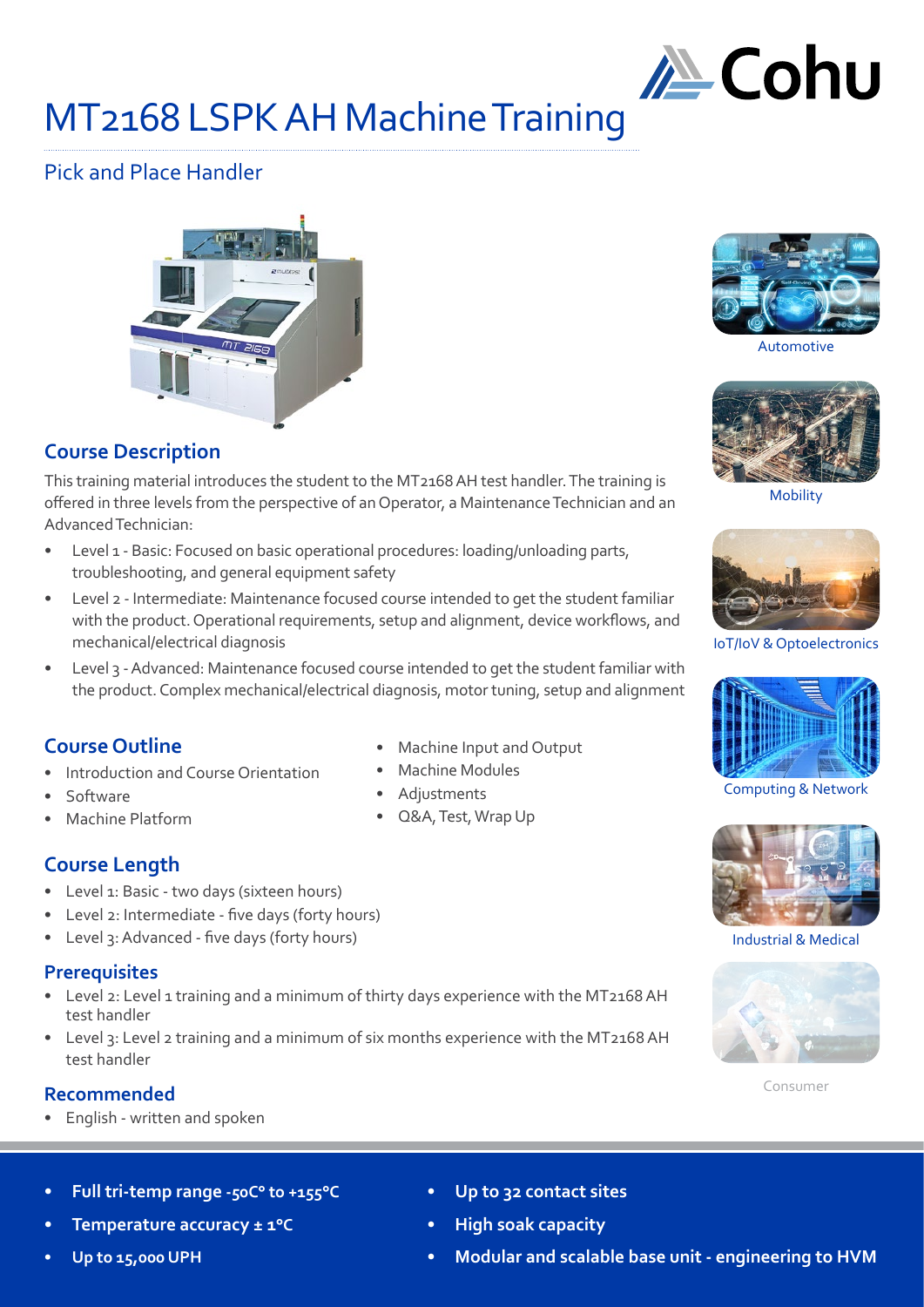

# MT2168 LSPK AH Machine Training

# **Level 1: Basic**

#### **Day 1**

- **1 Course Orientation Introduction**
- **2 Safety Regulations and Overview**

#### **3 - Basics/Handler Modules**

- Machine Structure
- Available Machine Configurations
- **Scalability**
- Operation and Display Elements
- Signal Tower
- Location of Supply Connections and Interfaces

#### **4 - Device Flow**

- Device Flow throught the Modules
- Tray Flow at the Unloader
- Definition of Movements and Numbering Conventions
- Pin 1 Orientation

#### **5 - HMI**

- HMI Design, Operating Elements, Run Screen
- Navigation Wizard
- Main Menu Items and Menu Structure

#### **6 - Handler Operation**

- Power On/Off
- Load/Unload

#### **7 - HMI Operation**

- Sorting Operation and Temperature Operation
- Check Recipe, Bin Mapping, Yield
- Load Recipe

#### **Day 2**

#### **8 - Customer Specific Operation**

- Lot Tracking
- Soft-Plunge Function
- Hardware Options (DDD, Plunger Pressure Booster, ATC)

#### **9 - Troubleshooting**

#### **10 - Q&A**

• Q&A, Test, Wrap Up

### **Level 2: Intermediate**

#### **Day 1**

- **1 Course Orientation Introduction**
- **2 Safety Regulations and Overview**

#### **3 - Device Flow and Machine Operation**

- Tray and Device Flow through the Modules
- Definition of Movements and Numbering Conventions
- Pin 1 Orientation
- Load and Unload Trays

#### **4 - HMI and Application**

- HMI Design, Operating Elements, Run Screen
- Menu Structure
- Sorting Operation and Temperature Operation
- Practice Operating the Handler
- Software Update (new patch for Controller PC)

#### **Day 2**

#### **5 - Electrical Hardware**

- Theory of Operations
- Module Details Base Unit Unloader and Sort Shuttle

#### **6 - Temperature Calibration**

- Introduction on Temperature Calibration
- Static Temperature Calibration of BUH

#### **Day 3**

#### **7 - Conversion and Teaching**

- Conversion Kit/Site Pitch Kit
- Pick and Place Teaching

#### **Day 4**

#### **8 - UPG's, Teaching and Alignment**

- UPG/Options/Tools
- Teaching/Basic Alignments

#### **Day 5**

#### **9 - Troubleshooting**

#### **10 - Preventive Maintenance**

- **11 Q&A**
- Q&A, Test, Wrap Up

- **• Full tri-temp range -50C° to +155°C**
- **• Temperature accuracy ± 1°C**

#### **• Up to 15,000 UPH**

- **• Up to 32 contact sites**
- **• High soak capacity**
- **• Modular and scalable base unit engineering to HVM**